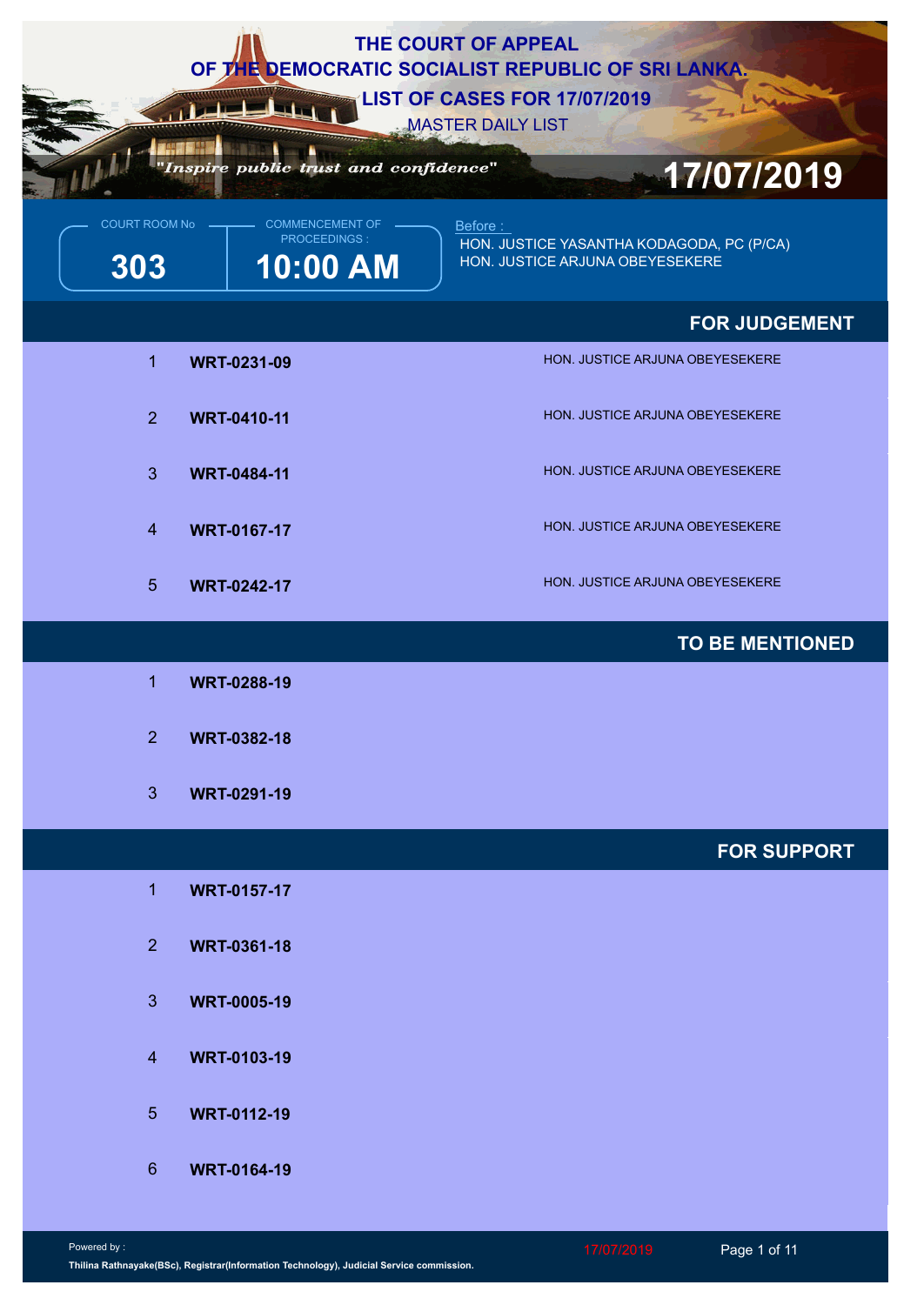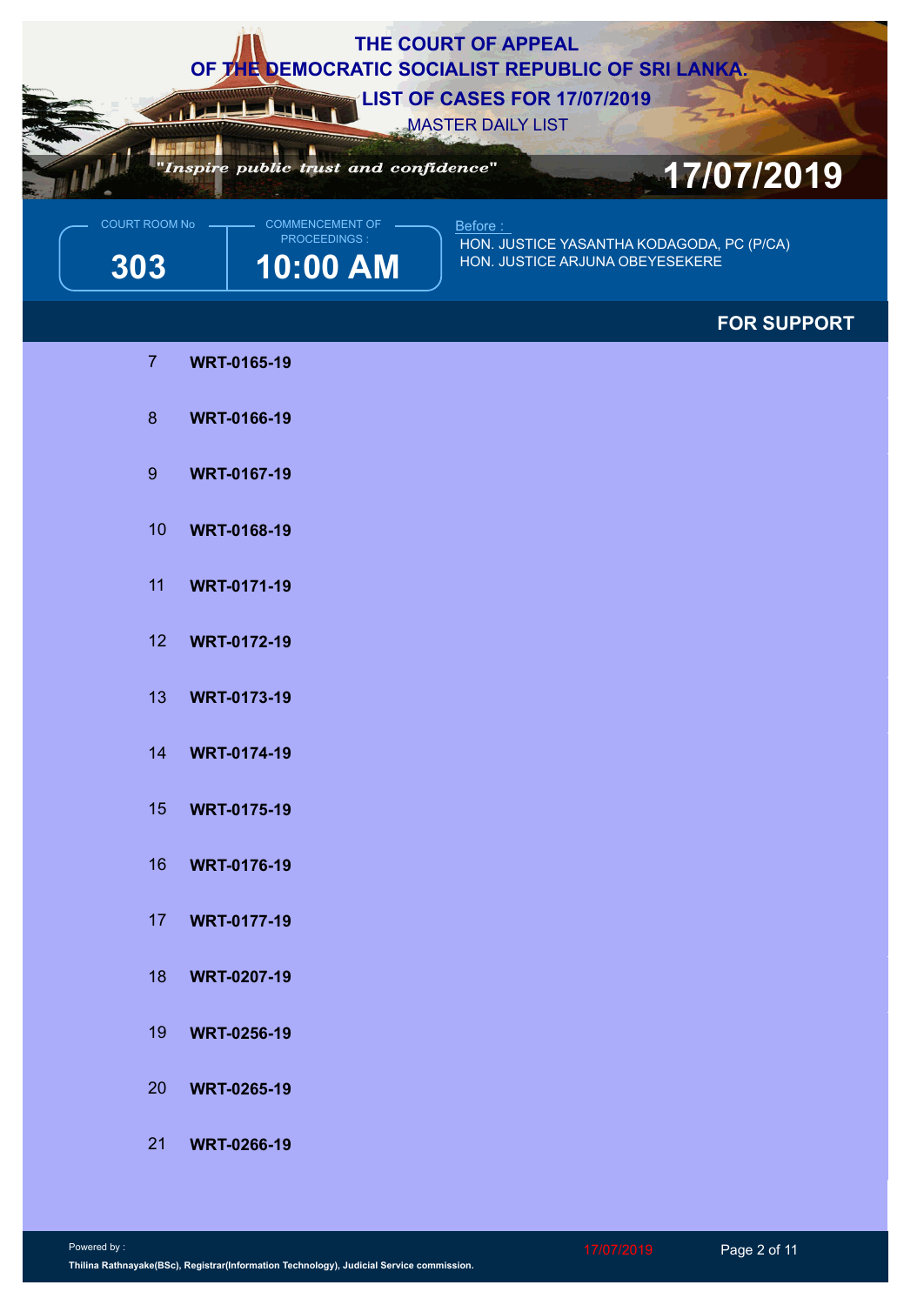|                        | "Inspire public trust and confidence"       | THE COURT OF APPEAL<br>OF THE DEMOCRATIC SOCIALIST REPUBLIC OF SRI LANKA.<br><b>LIST OF CASES FOR 17/07/2019</b><br><b>MASTER DAILY LIST</b><br>17/07/2019 |
|------------------------|---------------------------------------------|------------------------------------------------------------------------------------------------------------------------------------------------------------|
| COURT ROOM No -<br>303 | COMMENCEMENT OF<br>PROCEEDINGS:<br>10:00 AM | Before:<br>HON. JUSTICE YASANTHA KODAGODA, PC (P/CA)<br>HON. JUSTICE ARJUNA OBEYESEKERE                                                                    |
|                        |                                             | <b>FOR SUPPORT</b>                                                                                                                                         |
| 22                     | <b>WRT-0269-19</b>                          |                                                                                                                                                            |
| 23                     | <b>WRT-0285-19</b>                          |                                                                                                                                                            |
| 24                     | CPA-0016-19                                 |                                                                                                                                                            |
|                        |                                             | <b>FOR ARGUMENT</b>                                                                                                                                        |
| 1                      | <b>WRT-0164-17</b>                          |                                                                                                                                                            |
| 2 <sup>1</sup>         | <b>WRT-0287-12</b>                          |                                                                                                                                                            |
| 3                      | <b>WRT-0060-17</b>                          |                                                                                                                                                            |
| $\overline{4}$         | <b>WRT-0380-17</b>                          |                                                                                                                                                            |
| 5 <sup>5</sup>         | <b>WRT-0383-17</b>                          |                                                                                                                                                            |
| $6\phantom{1}$         | TAX-0001-07<br>TAX-0004-07/ TAX-0006-07     |                                                                                                                                                            |
|                        |                                             |                                                                                                                                                            |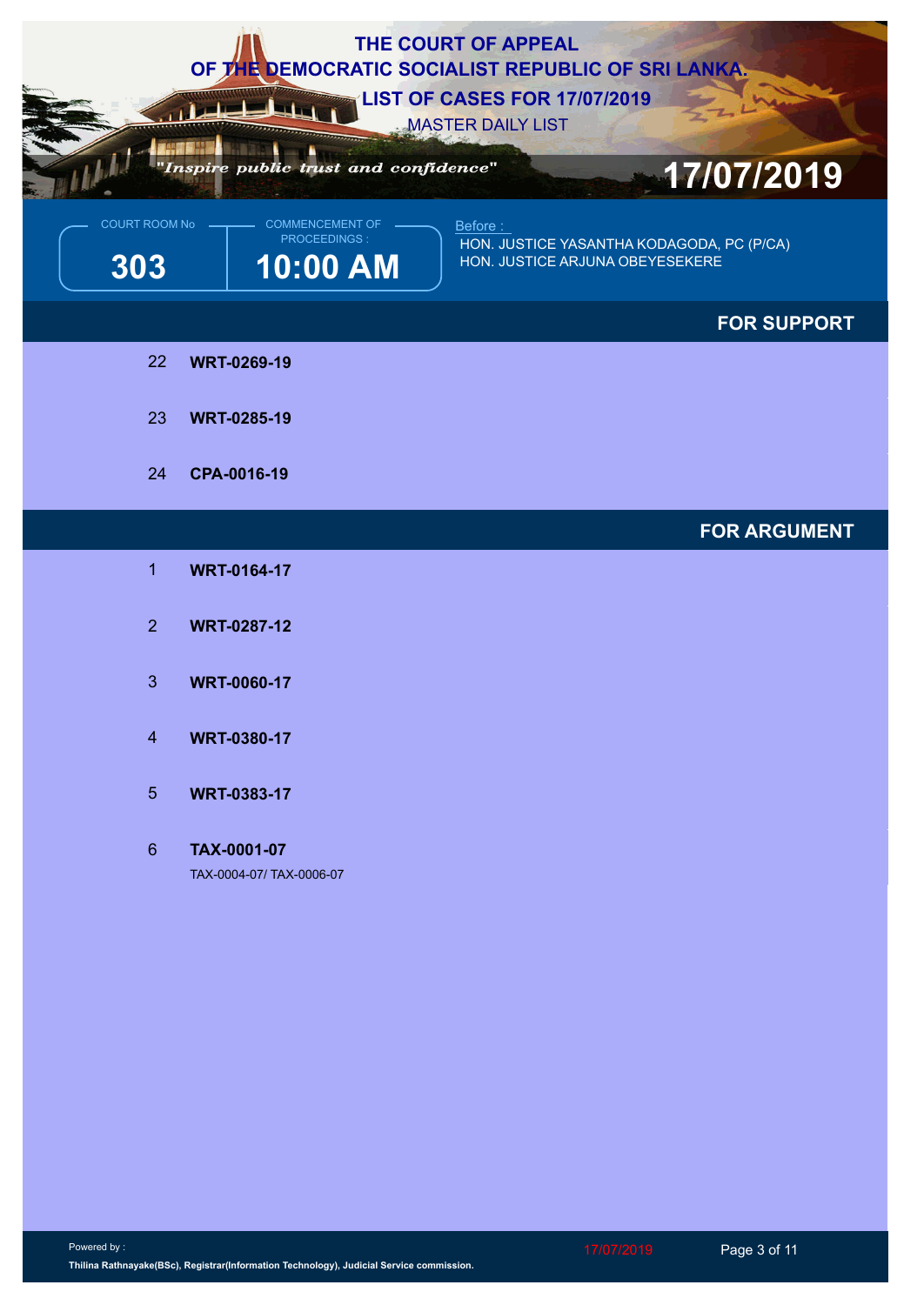|                      |                                                    | THE COURT OF APPEAL<br>OF THE DEMOCRATIC SOCIALIST REPUBLIC OF SRI LANKA.<br><b>LIST OF CASES FOR 17/07/2019</b> |
|----------------------|----------------------------------------------------|------------------------------------------------------------------------------------------------------------------|
|                      | "Inspire public trust and confidence"              | <b>MASTER DAILY LIST</b><br>17/07/2019                                                                           |
| COURT ROOM No<br>107 | <b>COMMENCEMENT OF</b><br>PROCEEDINGS:<br>10:00 AM | Before:<br>HON. JUSTICE DEEPALI WIJESUNDERA<br>HON. JUSTICE ACHALA WENGAPPULI                                    |
|                      |                                                    | <b>ASSIGN COUNSEL</b>                                                                                            |
| $\blacktriangleleft$ | HCC-0037-19                                        |                                                                                                                  |
| $\overline{2}$       | HCC-0049-19                                        |                                                                                                                  |
|                      |                                                    | TO BE MENTIONED                                                                                                  |
| 1                    | CPA-0154-17                                        |                                                                                                                  |
|                      |                                                    | <b>WRITTEN SUBMISSION</b>                                                                                        |
| 1                    | HCC-0217-18                                        |                                                                                                                  |
| 2 <sup>2</sup>       | HCC-0219-18                                        |                                                                                                                  |
|                      |                                                    | <b>FOR ARGUMENT</b>                                                                                              |
| $\mathbf{1}$         | HCC-0231-14                                        |                                                                                                                  |
| $\overline{2}$       | HCC-0231-235-15                                    |                                                                                                                  |
| 3 <sup>1</sup>       | HCC-0069-16                                        |                                                                                                                  |
| $\overline{4}$       | HCC-0151-16                                        |                                                                                                                  |
| 5 <sub>5</sub>       | HCC-0009-18                                        |                                                                                                                  |
| $6\phantom{1}$       | HCC-0175-18                                        |                                                                                                                  |
|                      |                                                    |                                                                                                                  |
|                      |                                                    |                                                                                                                  |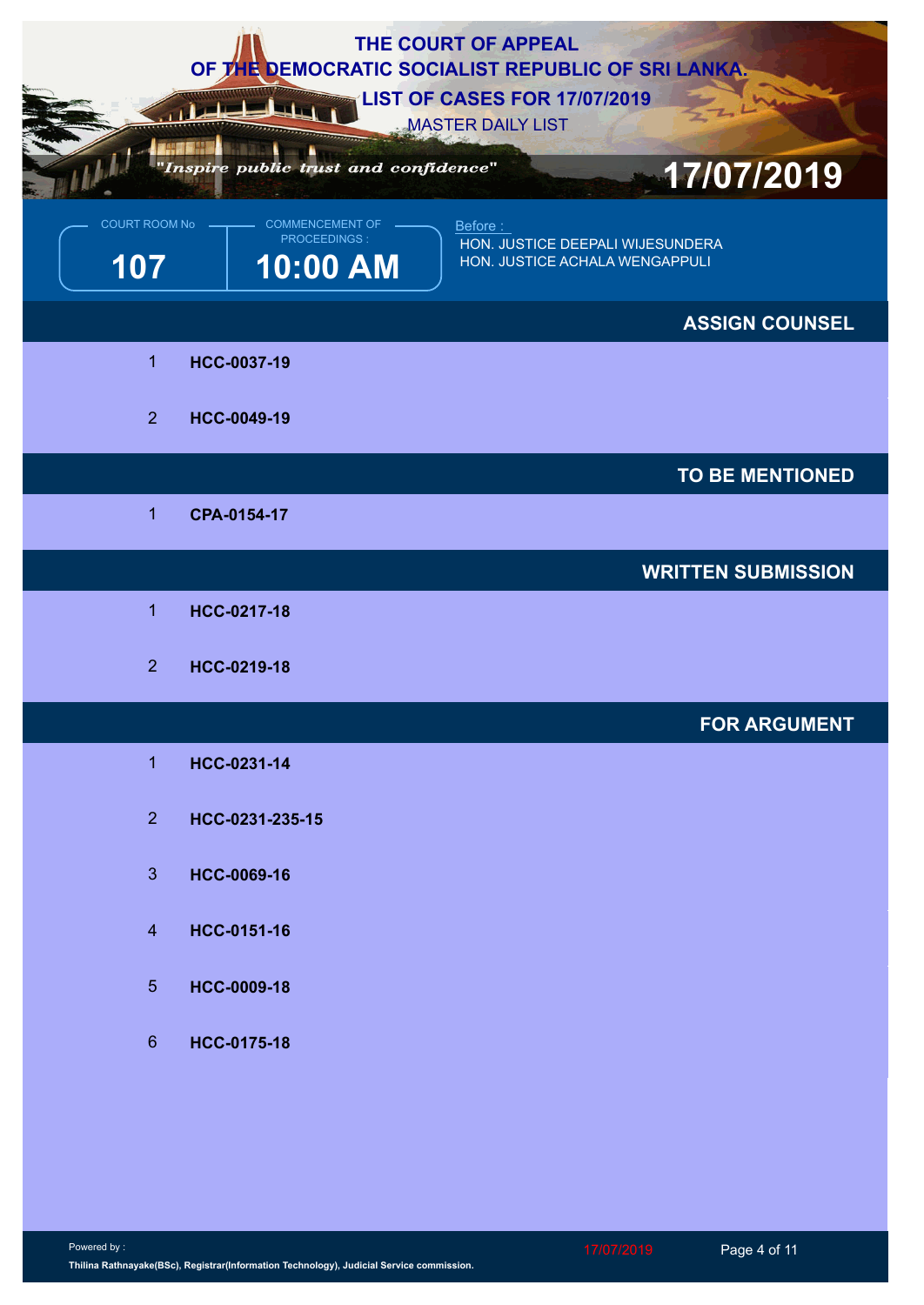|                      |                                                    | THE COURT OF APPEAL<br>OF THE DEMOCRATIC SOCIALIST REPUBLIC OF SRI LANKA.<br><b>LIST OF CASES FOR 17/07/2019</b><br><b>MASTER DAILY LIST</b> |
|----------------------|----------------------------------------------------|----------------------------------------------------------------------------------------------------------------------------------------------|
|                      | Inspire public trust and confidence"               | 17/07/2019                                                                                                                                   |
| COURT ROOM No<br>110 | <b>COMMENCEMENT OF</b><br>PROCEEDINGS:<br>10:00 AM | Before:<br>HON. JUSTICE K.K WICKREMASINGHE<br>HON. JUSTICE K. PRIYANTHA FERNANDO                                                             |
|                      |                                                    | <b>FOR JUDGEMENT</b>                                                                                                                         |
| $\blacktriangleleft$ | PHC-0178-13                                        | HON. JUSTICE K.K WICKREMASINGHE                                                                                                              |
| $\overline{2}$       | DCF-0339-98                                        | HON. JUSTICE K. PRIYANTHA FERNANDO                                                                                                           |
|                      |                                                    | <b>TO BE MENTIONED</b>                                                                                                                       |
| $\overline{1}$       | HCC-0176-15                                        |                                                                                                                                              |
| $\overline{2}$       | HCC-0354-17                                        |                                                                                                                                              |
| 3 <sup>1</sup>       | HCC-0436-437-17                                    |                                                                                                                                              |
| $\overline{4}$       | <b>HCC-0067-18</b>                                 |                                                                                                                                              |
|                      |                                                    | <b>FOR SUPPORT</b>                                                                                                                           |
| $\mathbf{1}$         | CPA-0050-19                                        |                                                                                                                                              |
|                      |                                                    | <b>NOTICE RETURNABLE</b>                                                                                                                     |
| $\overline{1}$       | PHC-0158-15                                        |                                                                                                                                              |
|                      |                                                    | <b>FOR INQUIRY</b>                                                                                                                           |
| $\overline{1}$       | CPA-0036-19                                        |                                                                                                                                              |
|                      |                                                    | <b>FOR ARGUMENT</b>                                                                                                                          |
| $\mathbf 1$          | <b>HCC-0178-08</b>                                 |                                                                                                                                              |
| 2 <sup>1</sup>       | PHC-0189-13                                        |                                                                                                                                              |
|                      |                                                    |                                                                                                                                              |
| 3 <sup>5</sup>       | HCC-0236-17                                        |                                                                                                                                              |
| Powered by:          |                                                    | 17/07/2019<br>Page 5 of 11                                                                                                                   |

**Thilina Rathnayake(BSc), Registrar(Information Technology), Judicial Service commission.**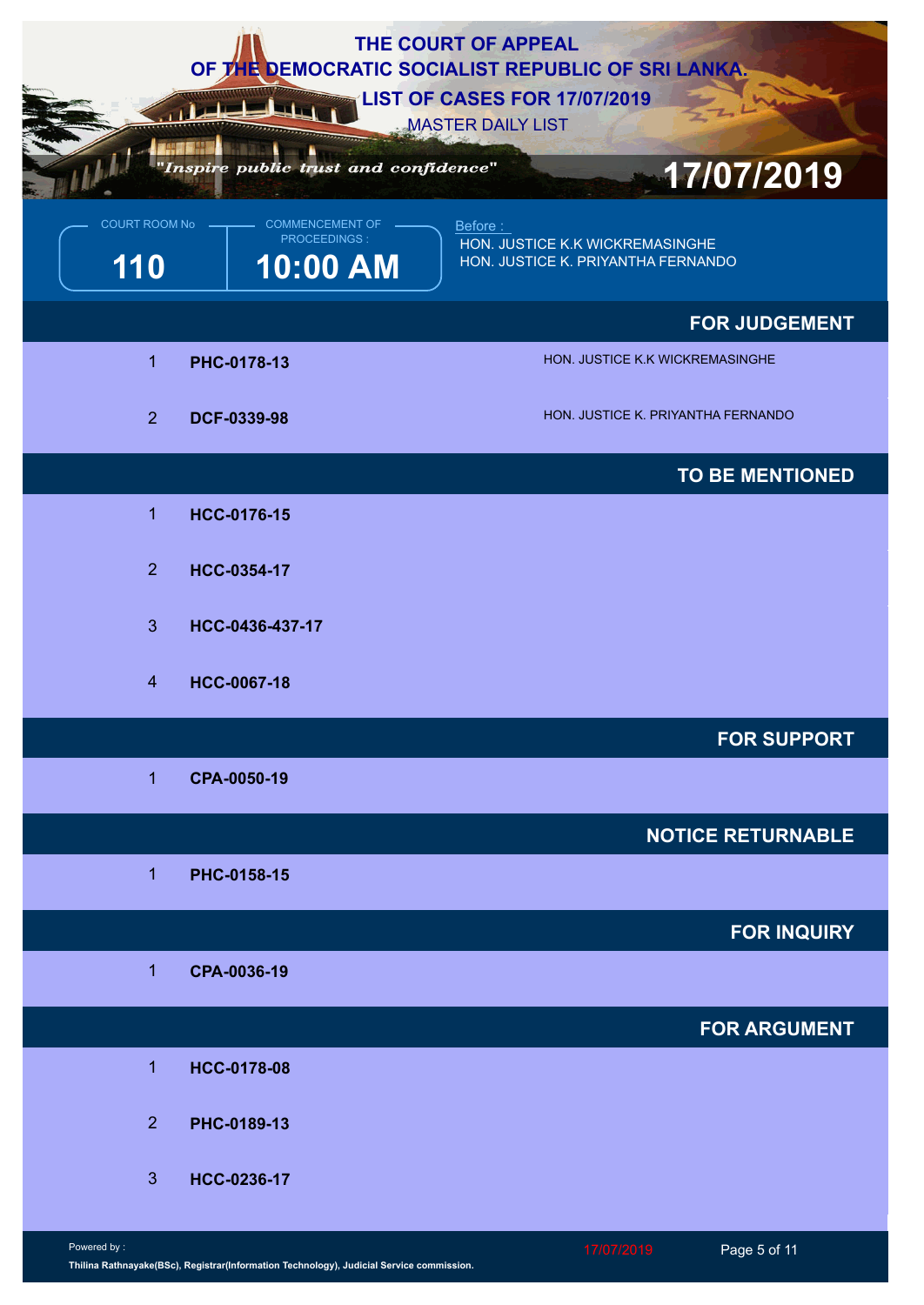

## **FOR ARGUMENT**

- 4 **HCC-0412-17**
- 5 **HCC-0432-433-17**

Powered by : **Thilina Rathnayake(BSc), Registrar(Information Technology), Judicial Service commission.** 17/07/2019 Page 6 of 11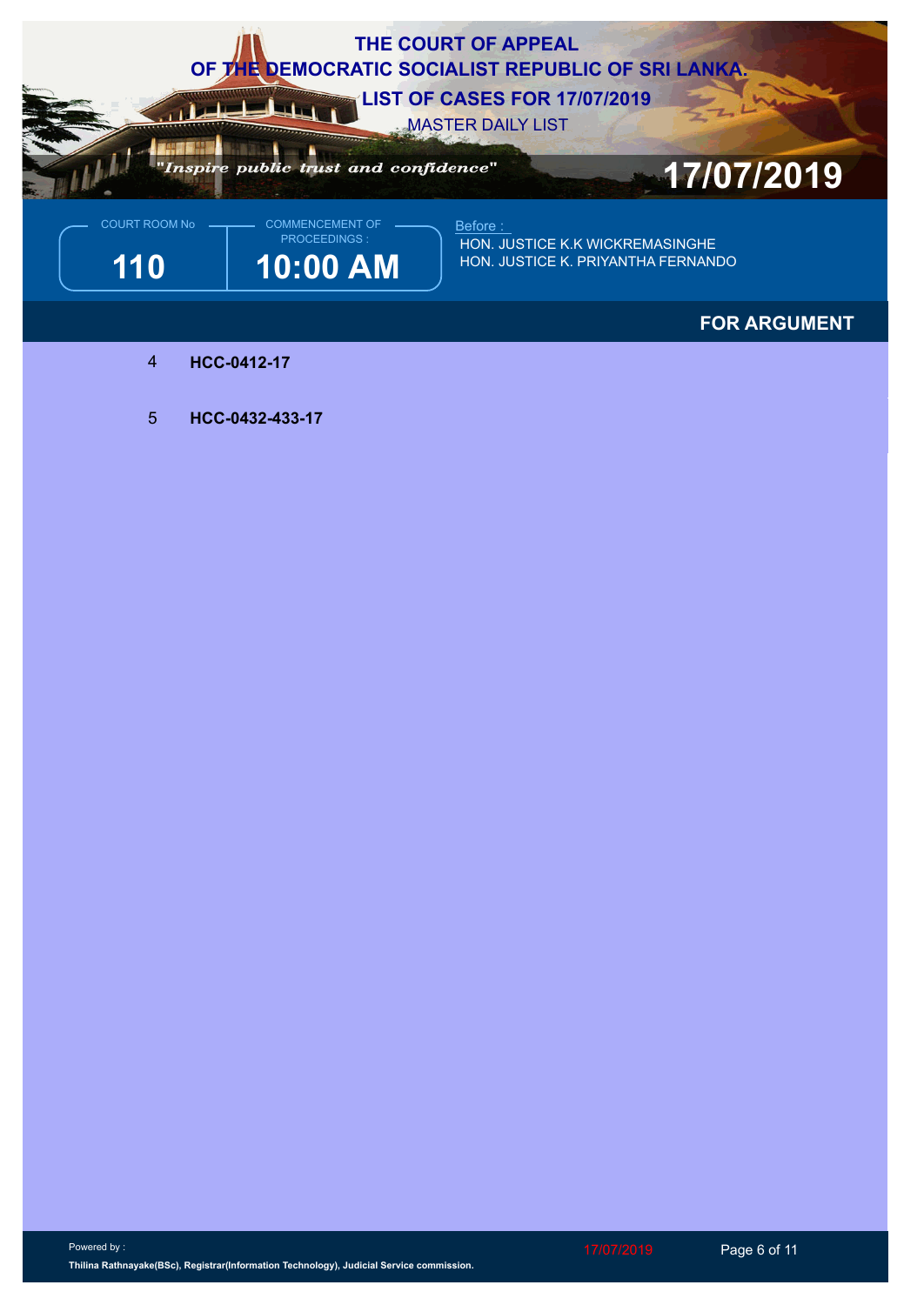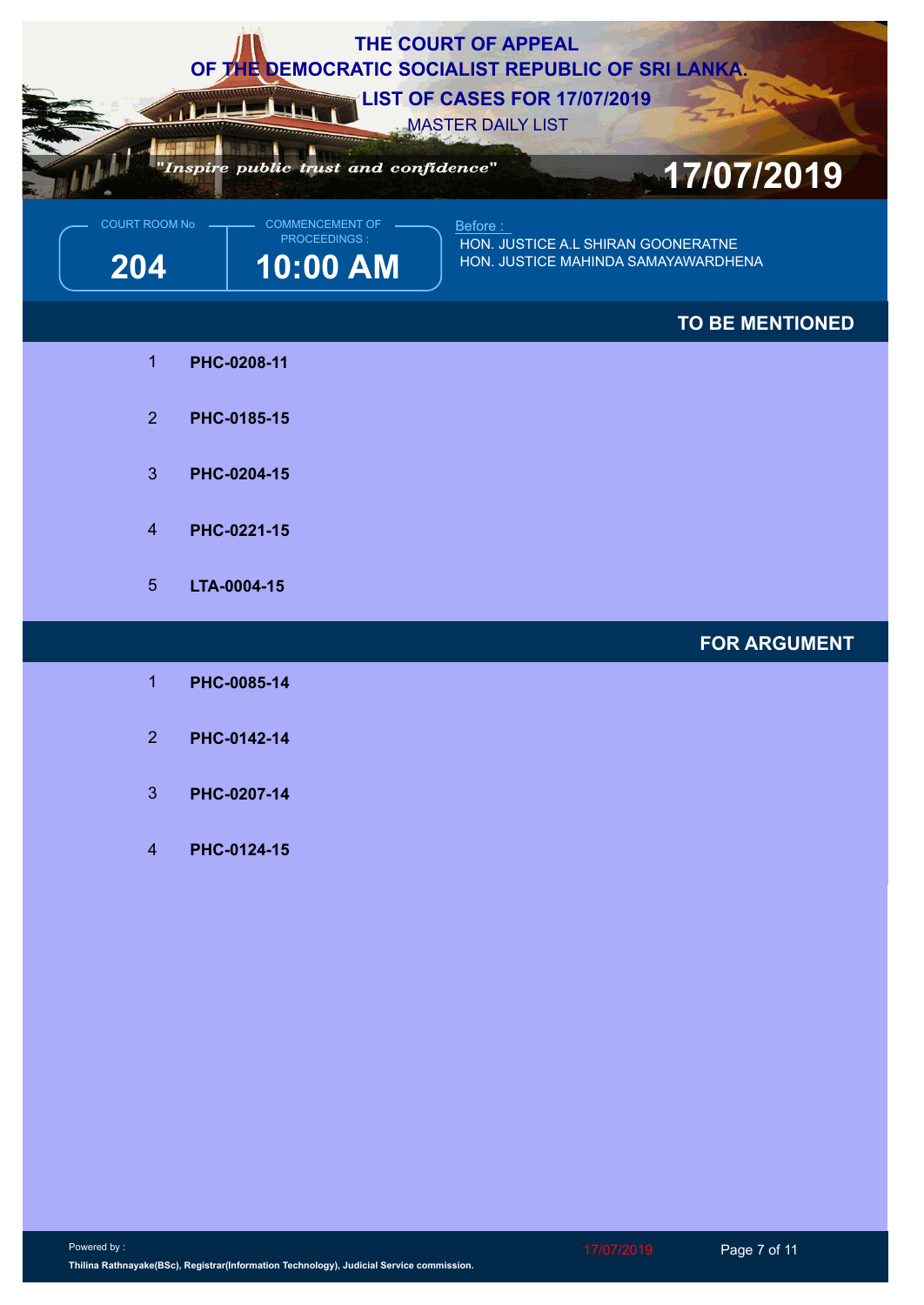|                        |                                             | THE COURT OF APPEAL<br>OF THE DEMOCRATIC SOCIALIST REPUBLIC OF SRI LANKA.       |                             |                                      |
|------------------------|---------------------------------------------|---------------------------------------------------------------------------------|-----------------------------|--------------------------------------|
|                        | "Inspire public trust and confidence"       | <b>LIST OF CASES FOR 17/07/2019</b><br><b>MASTER DAILY LIST</b>                 |                             |                                      |
| COURT ROOM No -<br>205 | COMMENCEMENT OF<br>PROCEEDINGS:<br>10:00 AM | Before :<br>HON. JUSTICE JANAK DE SILVA<br>HON. JUSTICE N. BANDULA KARUNARATHNA |                             | 17/07/2019                           |
|                        |                                             |                                                                                 |                             | <b>FOR JUDGEMENT</b>                 |
| $\blacktriangleleft$   | DCF-0566-97                                 |                                                                                 |                             | HON. JUSTICE N. BANDULA KARUNARATHNA |
|                        |                                             |                                                                                 |                             | <b>FOR ORDER</b>                     |
| -1                     | <b>WRT-0075-19</b>                          |                                                                                 | HON. JUSTICE JANAK DE SILVA |                                      |
|                        |                                             |                                                                                 |                             | TO BE MENTIONED                      |
| $\overline{1}$         | <b>WRT-0453-15</b>                          |                                                                                 |                             |                                      |
| 2 <sup>1</sup>         | <b>WRT-0273-17</b>                          |                                                                                 |                             |                                      |
| $\mathbf{3}$           | <b>WRT-0196-19</b>                          |                                                                                 |                             |                                      |
| $\overline{4}$         | TAX-0006-19                                 |                                                                                 |                             |                                      |
|                        |                                             |                                                                                 |                             | <b>WRITTEN SUBMISSION</b>            |
| $\overline{1}$         | TAX-0037-14                                 |                                                                                 |                             |                                      |
|                        |                                             |                                                                                 |                             | <b>TO BE RESUMED</b>                 |
| $\overline{1}$         | <b>WRT-0215-19</b>                          |                                                                                 |                             |                                      |
|                        |                                             |                                                                                 |                             | <b>FOR ARGUMENT</b>                  |
| $\overline{1}$         | <b>WRT-0125-12</b>                          |                                                                                 |                             |                                      |
| 2 <sup>1</sup>         | TAX-0002-12                                 |                                                                                 |                             |                                      |
| 3 <sup>2</sup>         | <b>WRT-0412-08</b>                          |                                                                                 |                             |                                      |
| $\overline{4}$         | <b>WRT-0440-14</b>                          |                                                                                 |                             |                                      |
| Powered by:            |                                             |                                                                                 | 17/07/2019                  | Page 8 of 11                         |

**Thilina Rathnayake(BSc), Registrar(Information Technology), Judicial Service commission.**

Page 8 of 11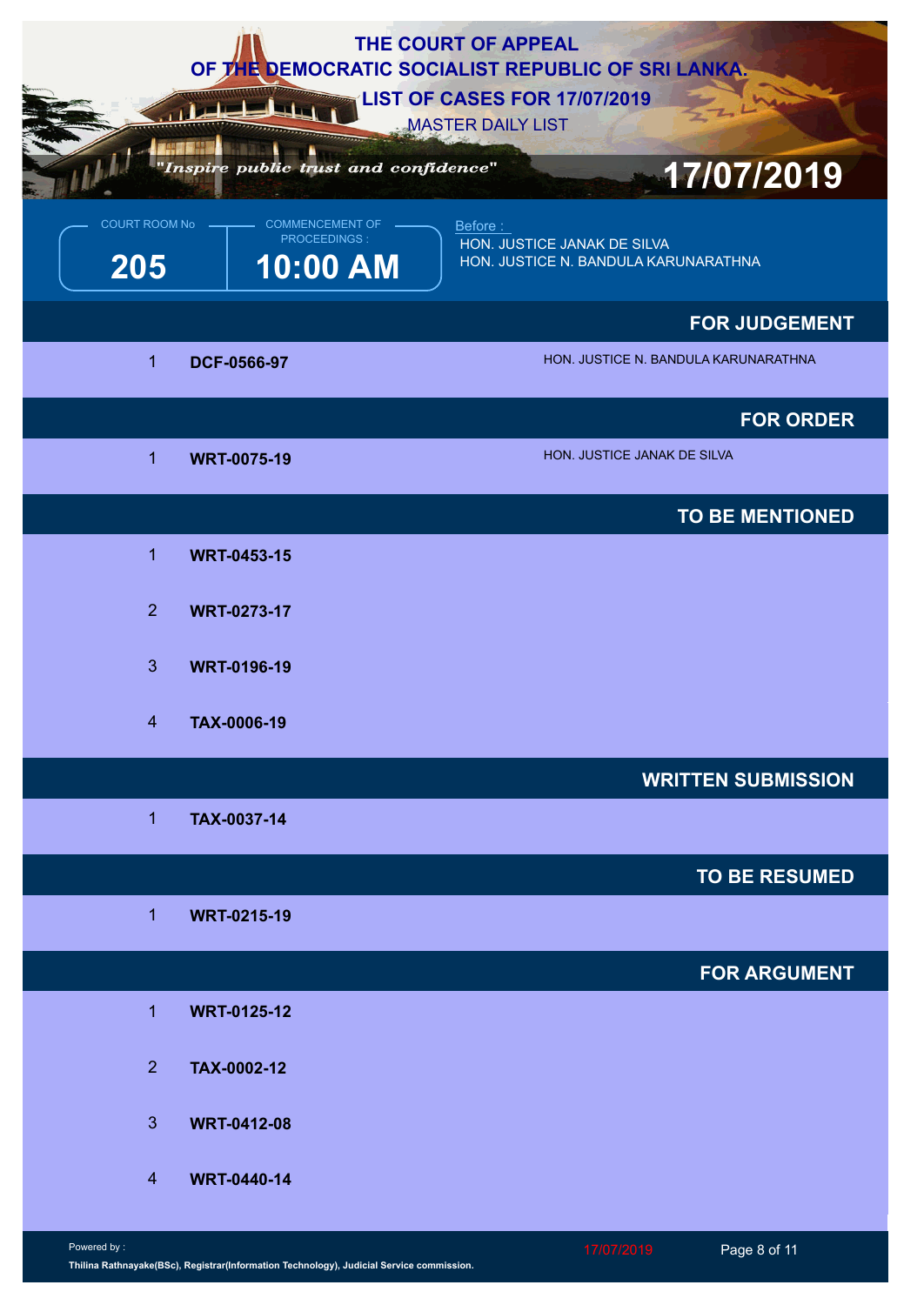

**FOR ARGUMENT**

- 5 **WRT-0444-14**
- 6 **WRT-0054-15**
- 7 **WRT-0287-15**
- 8 **TAX-0014-13**
- 9 **TAX-0023-14**
- 10 **TAX-0034-14**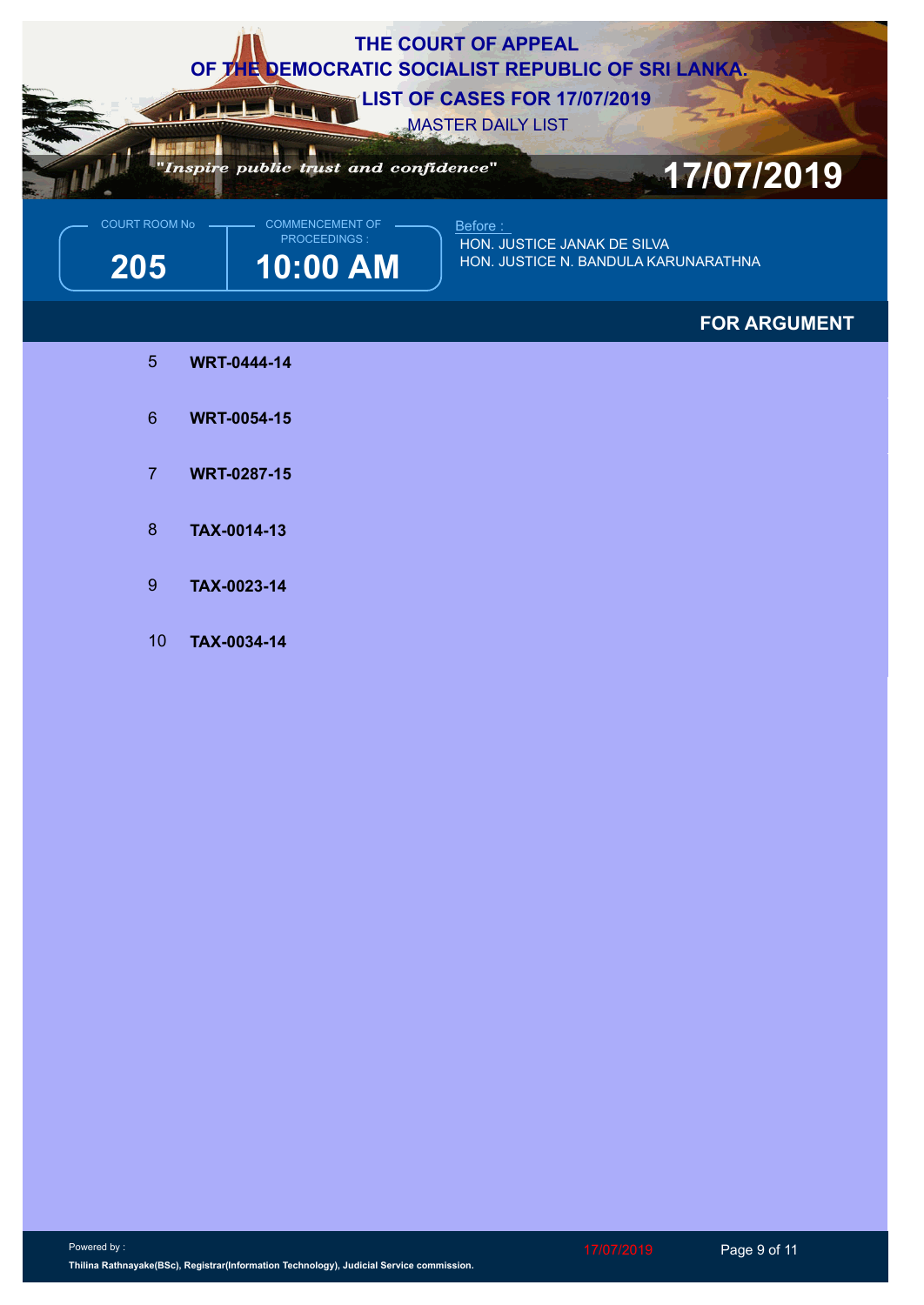

**TO BE RESUMED**

**TAX-0009-13** 

TAX-0016-16/TAX-0019-13

Powered by : **Thilina Rathnayake(BSc), Registrar(Information Technology), Judicial Service commission.**